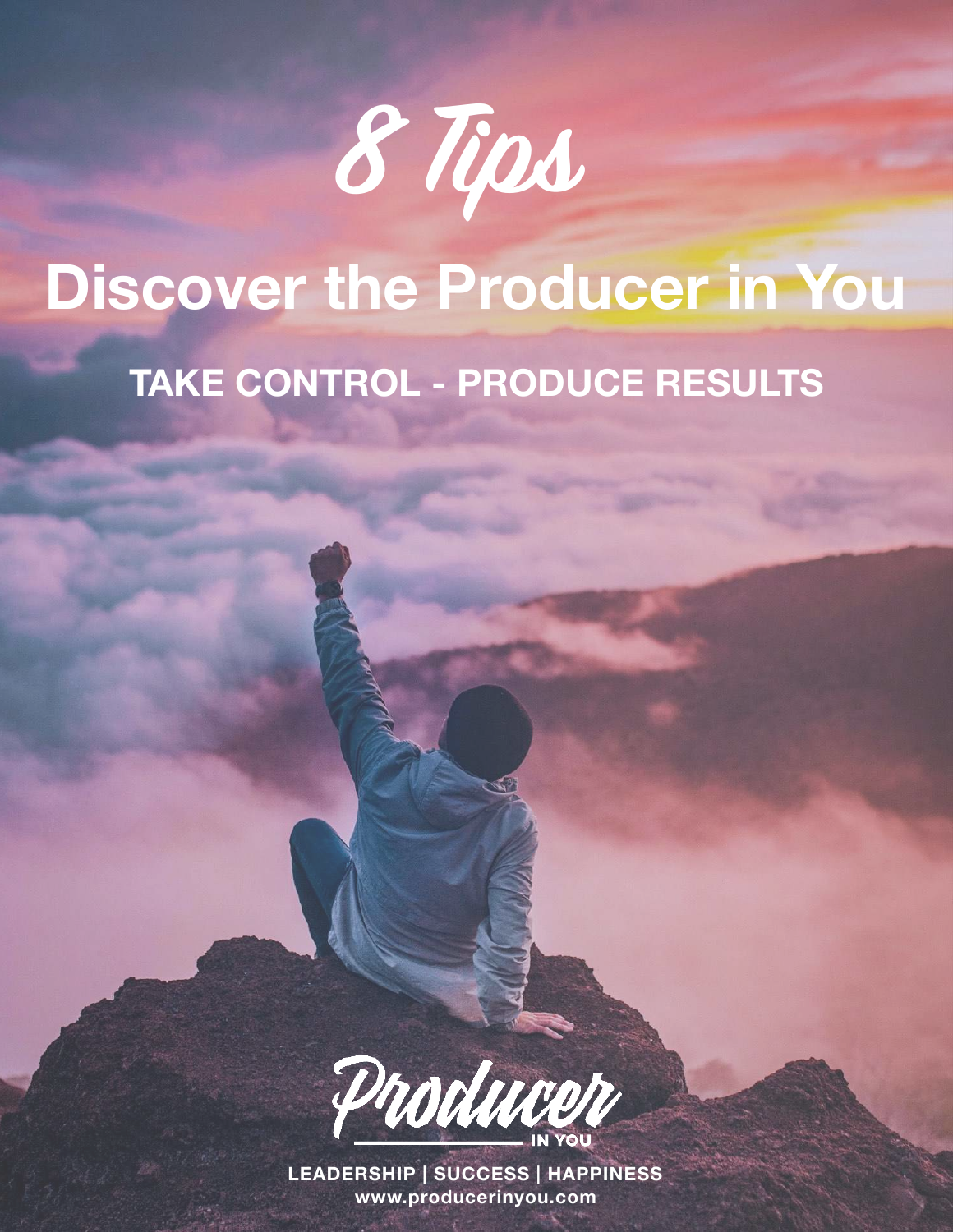#### **Hi Producer in Training!**

The goal of my blog is to help discover the **Producer in You** to produce the life that you want. There're many things I've had to learn along the way in order to get to a point where I felt like I was producing my own life.

I wanted my life run by me and not by someone else - *even though it sometimes feels like my kids run my life*.

Here're 8 Tips I learned to bring out the Producer in You:

#### **1. Tell Your Story**

Overly simplified, the core elements of a good story include characters, setting, plot, conflict, a beginning, a middle and an end.

The first six elements we all know, because they're in the past and the present. It's always the last element - **The End - that's the unknown in our lives**. We all want to know how it ends. When talking about our own stories, we all want that fairy tale happy ending. The only difference for each of us is the definition of "happy ending" and what that means.

Unfortunately, no one can guarantee your ending will be "happy." What is guaranteed is that there will be an "ending" and it will be a direct result of the actions you take every day. Knowing that everything you do from this day forward will directly affect your ending, it's time to define your ending.

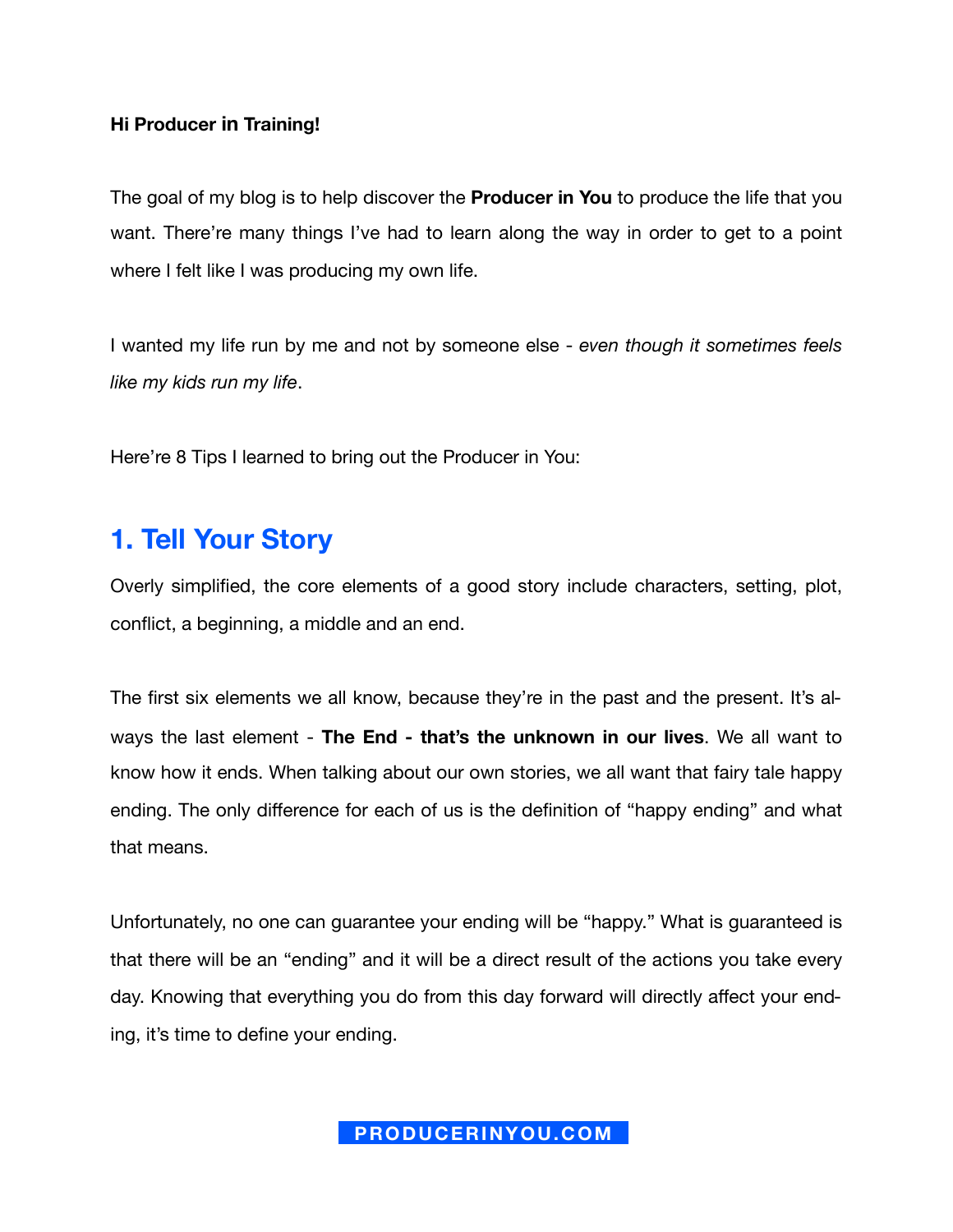**Write down your goals - the things you want in life / the things you want to do in life.** Then write down the steps to reach those goals. With those steps, you now can take actions that will help you achieve each step in the bigger picture. As an example, my goal is 'Produce a Film.'

Steps to producing a film will include, finding and developing an idea, writing an outline, writing a script, attaching a director/lead actors, crew, investors, distributors, etc. I'll breakdown those steps into smaller steps. For example with writers, I'll have a list of writers I want to go to and have conversations with each writer to see who the best fit is to write the script.

I'll have a large to-do list, but what I've just done is broken the large goal down into easy manageable daily tasks I'm accomplishing every day. Your tasks may adjust as you work towards completing steps and that's where the next tip comes in.

#### **2. Be Flexible**

One of the hardest things I've had to deal with early on in life is being flexible - honestly, it's still tough. We all make plans and we expect that things will turn out as planned, but that doesn't always happen. Early in my career, my stubbornness toward my viewpoints being the 'right one' would get the better of me. **I began to have more success when I listened more, kept an open mind about changes, and was 'flexible.'**

As a Producer, I now expect that things will go sideways, so I always try to look at things from different angles. In the course of planning, I think about backup plans and other options if something unexpected were to happen. I don't like being unprepared.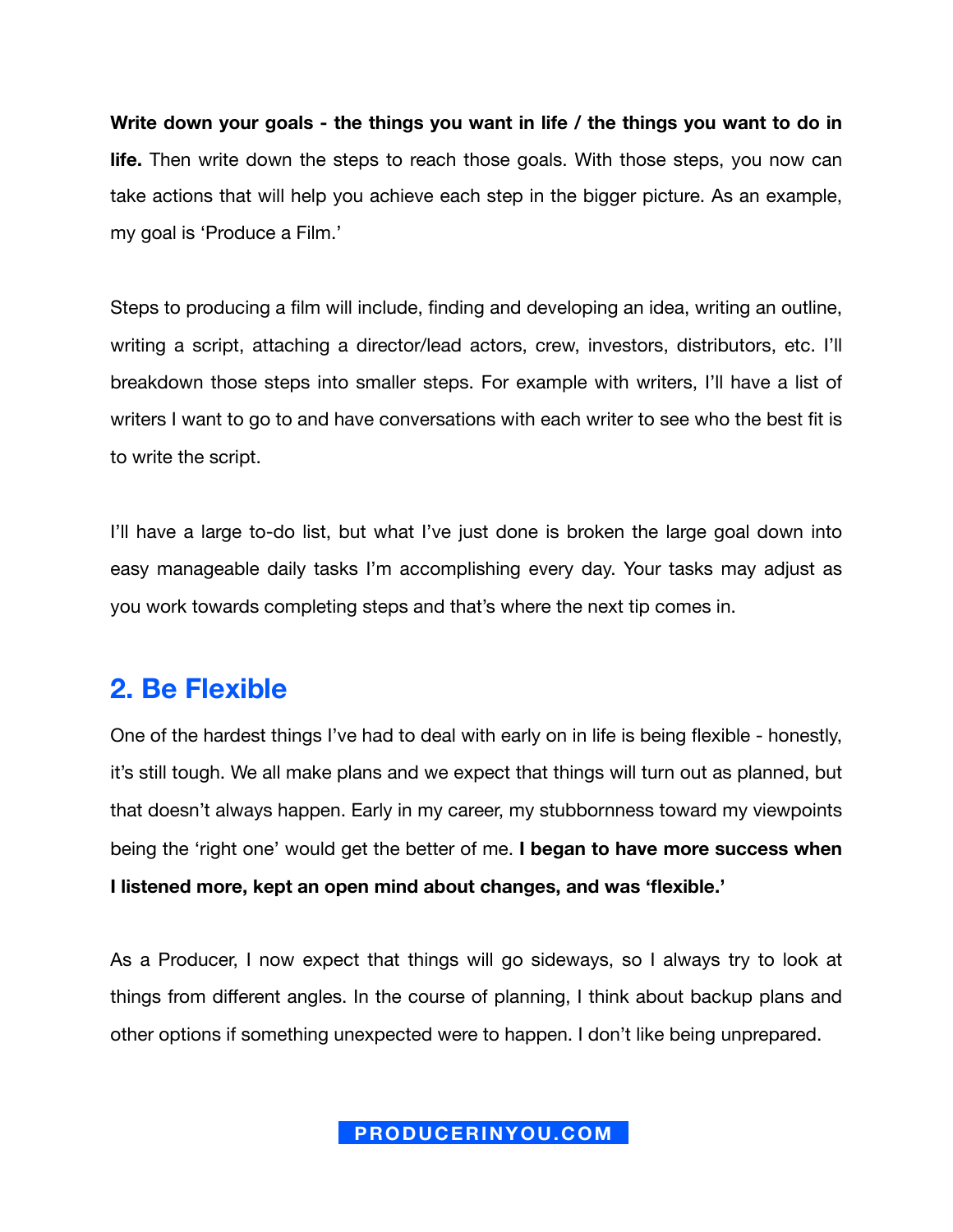Pre-production for a film is where all the logistics planning for the shoot happens. The schedule is planned out in incredible detail, but that's always if everything goes perfect. We stay flexible with cover days in case of bad weather, we create backup plans for shooting indoors and shuffling the schedule. On those rare days that the planned filming is completed early, we try to take advantage of that extra time to get more shots in for that location or to give the crew much-needed rest before the next day.

#### **3. Be Curious**

In line with being flexible and keeping an open mind - be curious. Don't just take things 'as-is.' Ask questions. **Seek the 'why.'** There are no stupid questions, only stupid answers.

If you don't know the answer to something, don't pretend you do and hope to let it slip by. **Seek the answer.** The More You Know.

I'm a sponge for information. I'm always asking the 'Why' question, because I like to understand the reasons for why something is. I will ask others to share their knowledge with me, because I want to learn. As an added bonus - if you're an introvert and you're out asking others about themselves and what they do, you actually will be perceived as more of an extrovert and personable. You're expressing interest in others and aren't afraid to engage in conversation.

The more you know, the more you're able to engage with people from all walks of life. Knowing more will result in faster decision-making. Life will feel simpler and easier. You'll have more peace of mind, because there'll be less unknowns and surprises.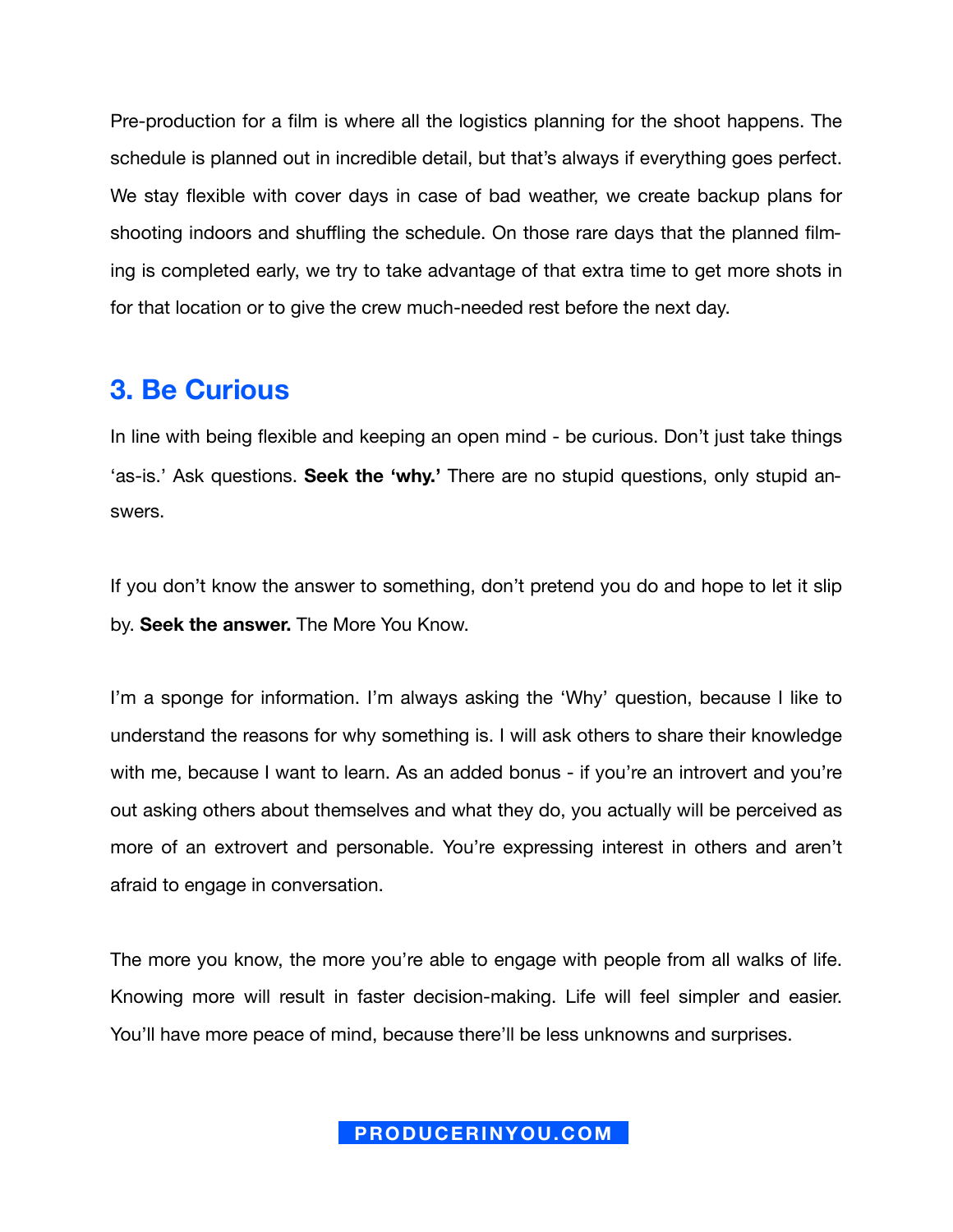## **4. Just Do It**

**Be bold. Be brave. Be Fearless. Be courageous. Take a chance. Don't be afraid to fail.**

Too many people are risk-averse and don't want to fail. They're not willing to journey into the unknown. Uncharted territory is scary to them.

To produce your life, you'll set goals and make plans to reach those goals. As you plan, you'll start seeing that there are things you don't know / have no experience with. When you to that point, be strong and take that path. If you fail, get up, dust yourself off, think about why you failed, and take another crack at it. **Failing is part of the process.** Once you know that, you'll find a renewed courage helping you tackle every step of the journey.

**Fear doing nothing.** 

### **5. Say YES**

Be open to new ideas and opportunities. Say "Yes" when someone comes to you with an idea or opportunity. You don't know what lies ahead and the results, but what you do know is you'll experience something new.

**Keep an eye out for "Firsts."** You ever notice that children are magnets to something they've never seen before? Their eyes go big when they see something new. That youthful energy and spirit chasing after the unknown, to explore. That's the energy you want to bring to experience more. There's always a 'first' time for everything, don't be afraid of the new.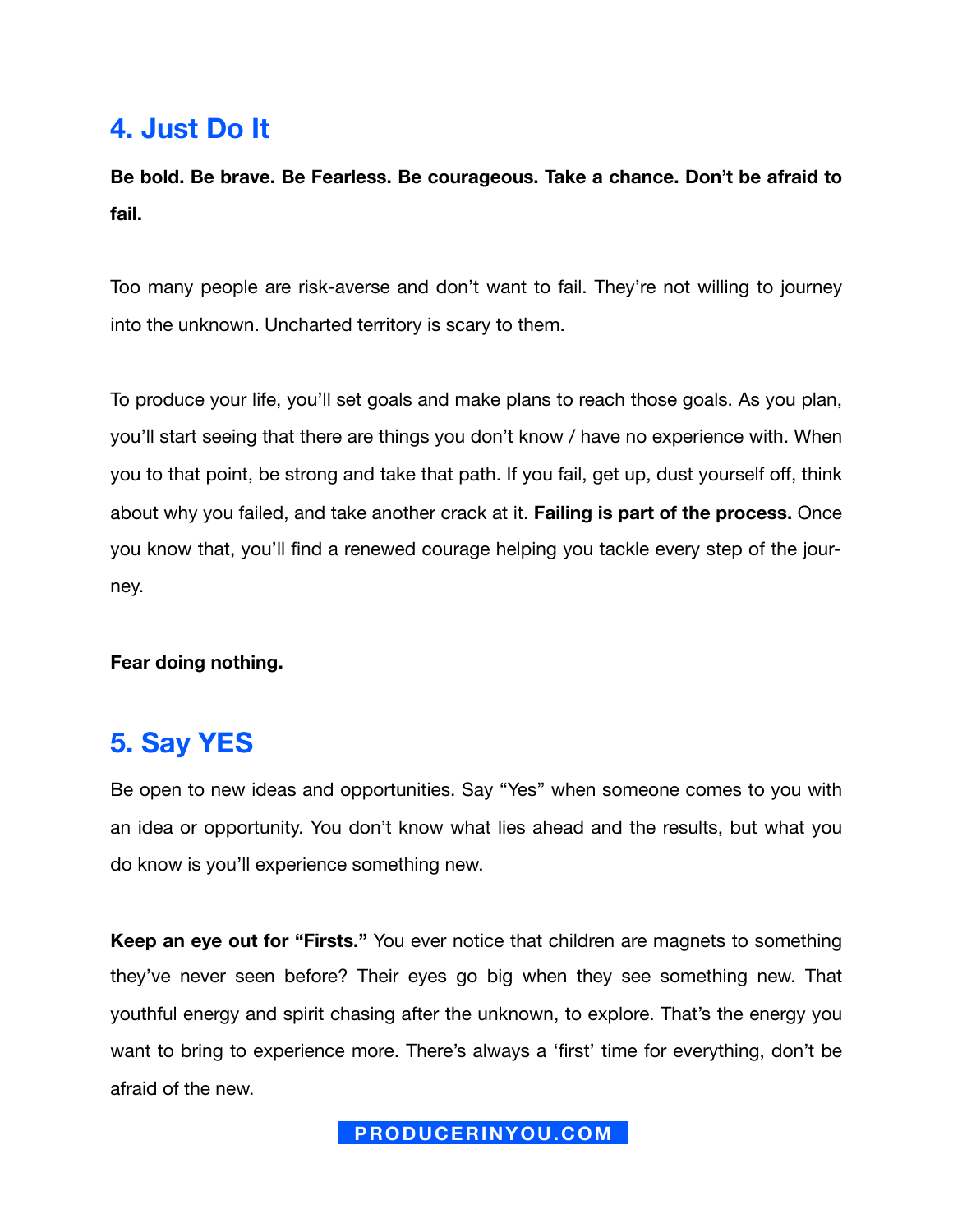Trying new things also means you're continuing to build your knowledge base. You're expanding your repertoire and will be able to engage with people from all walks of life.

#### **6. Say NO**

Learn to say "No" when it's appropriate too. "But wait, didn't you just tell us to say 'Yes'?" I sure did. Embrace new ideas and opportunities. Say "No" in situations when you know you are already overstretched and when you know that saying "Yes" would be unproductive, inefficient, negative, illegal, etc.

"How will if I know if I should say 'No' to this 'thing'?" You won't know 100% of the time and you'll need to rely on your experience and knowledge.

**"Time" is the one thing that puts everyone on the same playing field.** How people decide to utilize their time is what separates one person from another. Every tip in this list is to help you with deciding on how you spend your time to bring out the Producer in you.

You can also say "No" to these tips if it doesn't work for your specific situation, but I would suggest you first say "Yes," try it out, and if it doesn't work, then stop.

#### **7. Circle of the 'Right' People**

"She's born with it." vs. "You are who you surround yourself with."

There's truth to both those sayings, but who you surround yourself with has more influence. As a baby, you're surrounded by your parents, their friends and other relatives. As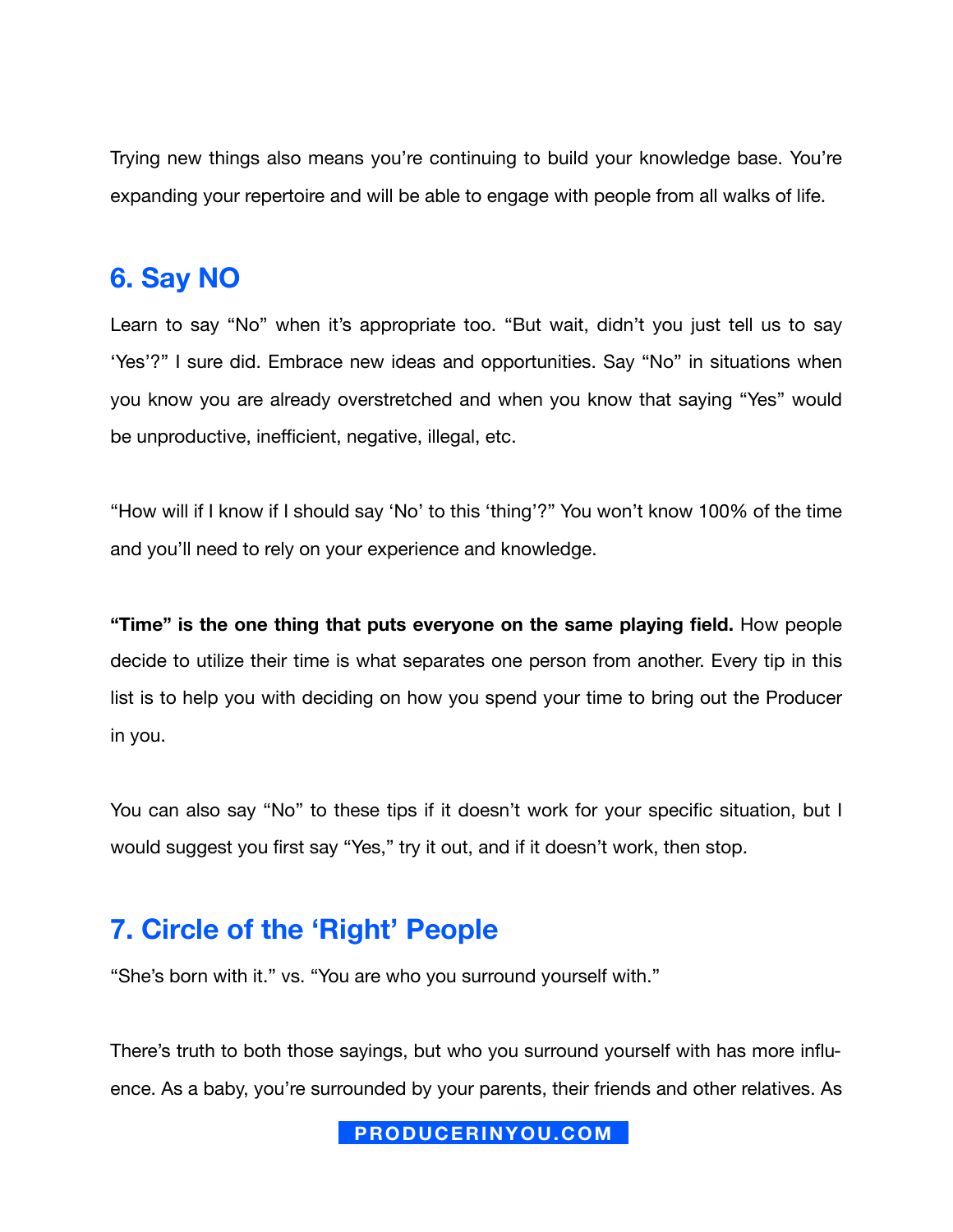you grow older, you start choosing your own circles - friends, classmates, coworkers, etc. Every single person you surround yourself with is a 'teacher' and they influence your knowledge and actions.

We can all agree that teachers have an influence on students - good or bad. Teachers help us to expand our knowledge in various subjects. Here's what people seem to forget, 'teachers' are not only in school. **We're surrounded by 'teachers' each and every day of our lives.** 

To be a better Producer of your own life, you want to surround yourself with other Producers. People that you feel are leading their lives in the way that you want to lead your life. Others doing the same things you're doing. You will understand each other's struggles and triumphs, and more importantly, support each other.

#### **8. Be the Example**

Treat others how you would want to be treated. As you surround yourself with the other Producers you plan to learn from, don't forget that they're also looking to learn from you, get support from you. As others are influencing you with their words and actions, you're also influencing them with your words and actions - both positively and negatively. **Care for others. Care about others. Respect others. Be humble.**

As the Producer of your own life, you set the goals and decide how you get there. I won't lie, the journey won't be easy, nor will it be quick. What will set the tone of how much fun, enjoyment, fulfillment you get out of the journey will depend on you.

#### **PRODUCERINYOU.COM**